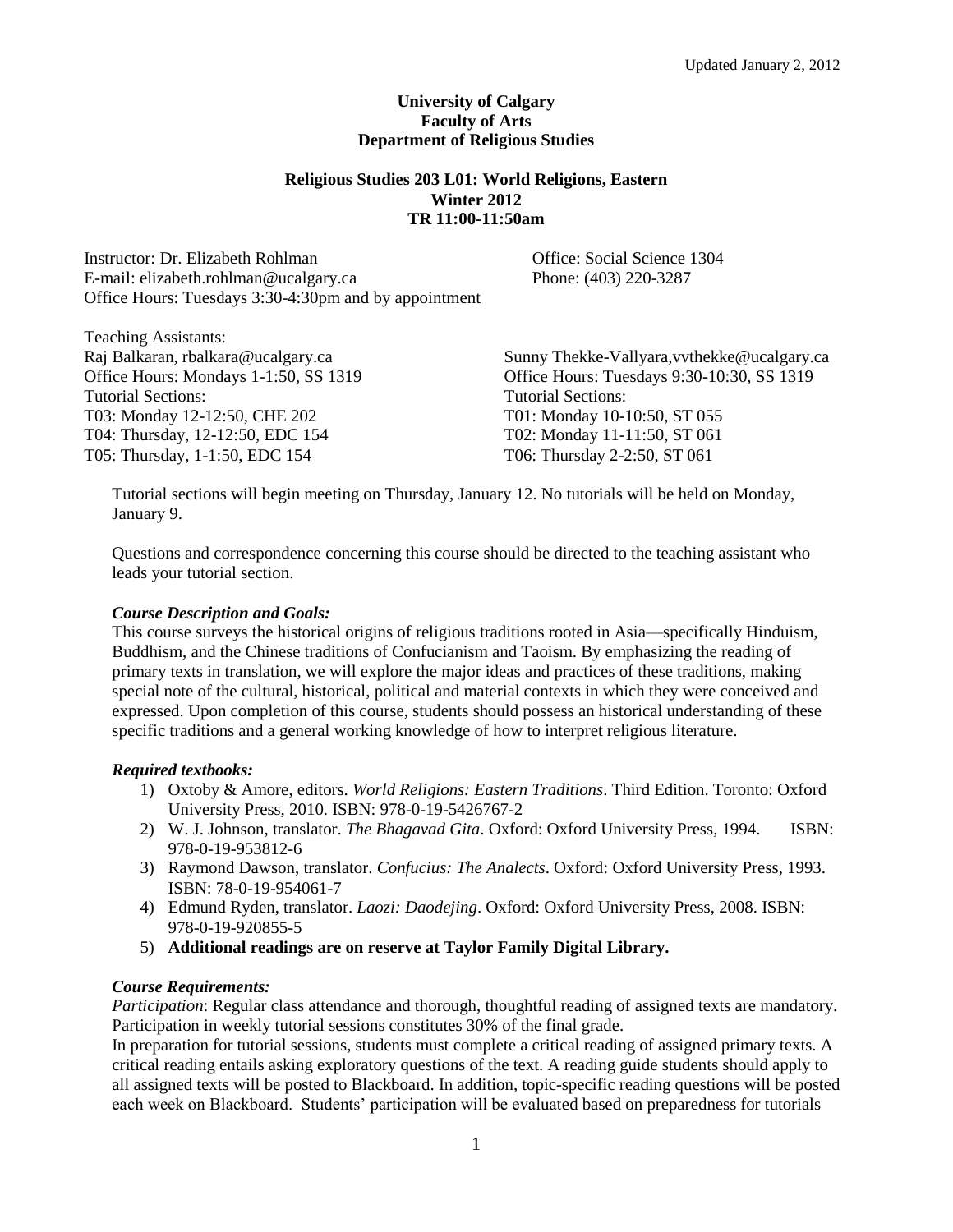and productive contribution to tutorial discussions. Further details regarding participation grades will be distributed during the first week of classes.

*Exams:* Students will write three in-class exams during the term. Exams will test students' understanding of assigned primary-text readings, mastery of key concepts and vocabulary, and ability to analyze these texts and concepts with respect to their historical and cultural contexts. Details on the format of exams will be provided in class.

### **Exam 1 (Hinduism): Tuesday, February 7 Exam 2 (Buddhism): Tuesday, March 13 Exam 3 (Confucianism & Taoism): Thursday, April 12**

Only in cases of genuine emergency will arrangements for make-up exams be made. In cases of genuine emergency, students **must** notify the instructor and their teaching assistant no later than 24 hours after the missed exam. Failure to do so may result in a grade of "zero" on the missed exam.

# *Etiquette:*

All discussion in this class, whether in person or online, is to be expressed with courtesy and respect for your fellow students, the teaching assistants, and the instructor.

Students are expected to be fully engaged in class during lecture and tutorials. Multi-tasking during class is strongly discouraged, and the following activities are prohibited during lecture: talking, texting, internet surfing, wearing of earbuds, and any other activities that will distract you or your fellow students. Students who engage in these activities will be asked to leave the lecture hall.

# *Final grades will be calculated as follows:*

| Participation: 30% |                                                                                       |
|--------------------|---------------------------------------------------------------------------------------|
| Exam 1:            | $30\% *$                                                                              |
| Exam 2:            | 30\% $*$                                                                              |
| Exam 3:            | $10\% *$                                                                              |
|                    | Students must receive passing grades on all assignments in order to pass this course. |

*\* Students may choose to count their lowest exam grade as 10% of the final grade. For example, if you do well on Exam 3, you may count that grade as 30% and count a lower grade from Exam 1 or Exam 2 as 10%.* 

# *\*\*There will be no Registrar scheduled final exam for this course.*

### *Grading:*

A final letter grade will be assigned based on the following department-approved scale:

| $\mathsf{A}+$ | $96 - 100\%$ | $90 - 95\%$ | А- | 85-89%   |
|---------------|--------------|-------------|----|----------|
| $B+$          | 80-84%       | 75-79%      | B- | 70-74%   |
|               | $65-69%$     | $60 - 64\%$ |    | 55-59%   |
| +כ            | 53-54%       | 50-52%      |    | $< 50\%$ |

# *Syllabus:*

A complete syllabus, including a schedule of readings, will be distributed in class.